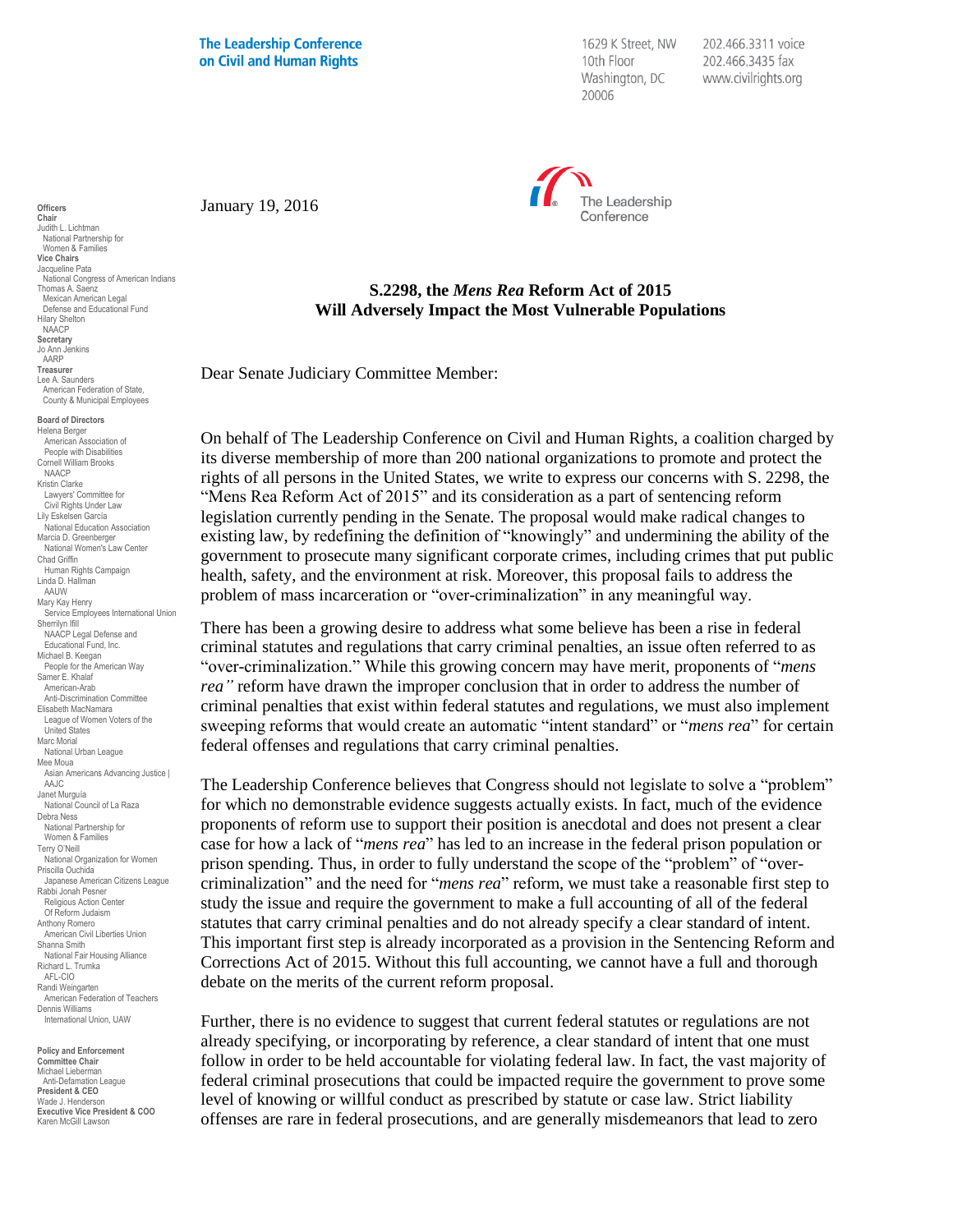January 19, 2016 Page 2 of 3



prison time. Regulatory crimes constitute only a tiny part—.08 percent—of the federal prison population.<sup>i</sup> Proponents of various "*mens rea*" proposals have not demonstrated their need and have not provided any analysis or assessment of the impact they would have on our critical regulatory and legal protections.

More importantly, these proposals are not grounded in the type of weighty evidence that undergirds the sentencing and prison reform provisions of the Sentencing Reform and Corrections Act. They do not address the aspects of the federal criminal justice system that are the drivers of mass incarceration and racial inequality and should not be included in the sentencing reform legislation currently pending in the Senate. Unlike this proposal, the bipartisan sentencing reform legislation is aimed at addressing the principal legacies of the "War on Drugs" and the major drivers of over-criminalization in the federal prison system, including the application of mandatory minimums and misguided policing practices and prosecutorial discretion. These policies resulted in mass-incarceration that has disproportionately impacted poor communities and communities of color and their families. While we agree that "*mens rea"* as a concept is an important issue that needs to be discussed, especially in the context of drug crimes, an issue that this bill does not address, we cannot do so at the expense of protecting the nation's most vulnerable communities.

S.2298 would make it much more difficult to enforce bedrock regulatory safeguards – such as environmental, health, financial, and consumer safety protections – and leave poor communities and communities of color disproportionately vulnerable to kinds of problematic business practices that exacerbate existing inequality in our communities. For example, S.2298 would negatively impact statutes and associated regulations that have existing "*mens rea"* requirements (e.g., Clean Air and Clean Water Acts, Food, Drug, and Cosmetic Act, National Highway Traffic Safety Act, Occupational Safety and Health Act) and those that have "*mens rea*" requirements read into them by courts (e.g., insider trading, mail fraud, and wire fraud). The bill would also weaken misdemeanor strict liability violations where no "*mens rea"* requirement exists. (for example, portions of the Food, Drug, and Cosmetic Act punish as a strict liability misdemeanor the sale of food and drugs that are "adulterated," including contaminated foods and non-sterile drugs or medical devices. 21 U.S.C. § 333(a)(1)).

Additionally, the proposal would primarily apply in white collar criminal cases, in industries where applicable health, safety, and environmental statutes are interpreted by regulations or guidance that define, with specificity developed through rulemaking and judicial review, prohibited acts or omissions. Under a default "*mens rea"* standard that elevates violations to knowing or willful violations, prosecution would be precluded in most cases. Any effort to weaken federal laws that protect consumers and the environment is of serious concern to the civil and human rights community.

We commend the Judiciary Committee for taking up the critical issue of mass incarceration and applaud the efforts to forge a bipartisan consensus and produce the Sentencing Reform and Corrections Act of 2015. However, we are extremely troubled that the committee's strong bipartisan efforts could be thwarted by the unrelated and partisan issue of "*mens rea"* reform. We look forward to working with Members of Congress to address the true drivers of mass incarceration and "over-criminalization" in the federal criminal justice system and urge them to focus their efforts on passing the Sentencing Reform and Corrections Act of 2015. The unrelated issue of *mens rea* reform as it is currently being debated should not be considered as part of any criminal justice reform legislation being considered in the Senate. If you have any questions, please contact Counsel Sakira Cook at (202) 466-3311 or [cook@civilrights.org.](mailto:cook@civilrights.org)